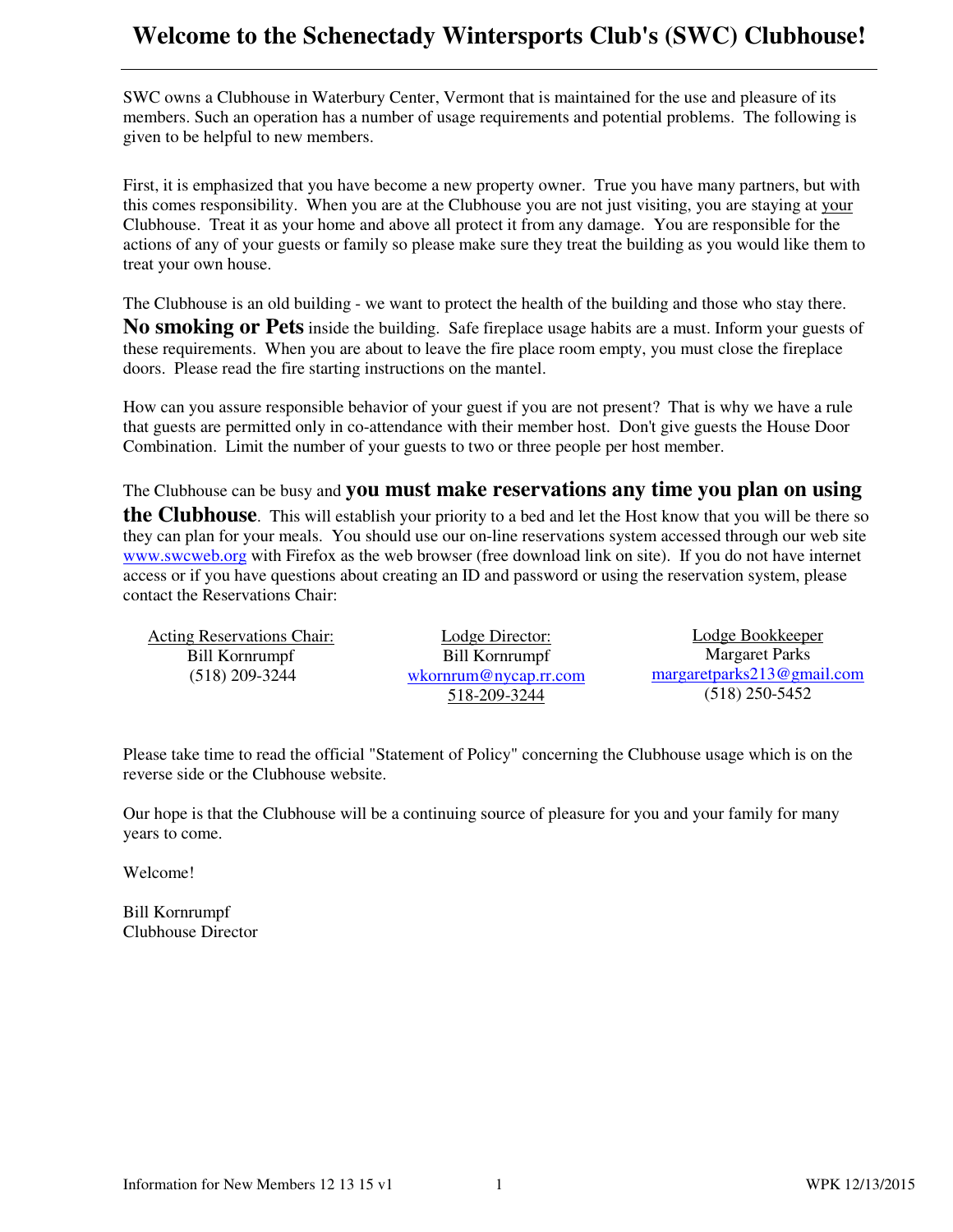- $\circ$  The Clubhouse is for the use of SWC members. Members may invite guests to accompany them at the Clubhouse. The member is responsible for guests and their actions. There are to be no unaccompanied guests at the Clubhouse.
- o Children are welcome parents are responsible for their behavior
- o **All members and guests must sign in when arriving at the Clubhouse**
- o **No Smoking or Pets are allowed anywhere in the building**
- o **You must make reservations any time you plan on using the Clubhouse**. This is a year round requirement, summer and winter seasons.
- o Members have priority over non-members for reservations
- o Only a member may make reservations for guests
- $\circ$  Each member is allowed up to 3 guests at a given time and is responsible for guest behavior and payment of assessments. Contact the House Director for arranging special group stays.
- o **Do not give non-members the door combination**. Any non-member who is in possession of the door combination is considered to hold stolen club property. Any uninvited non-member entering the Clubhouse is guilty of trespassing subject to prosecution.
- o Reservations are made on-line, at www.swcweb.org for **any time you plan a stay** at the clubhouse, including special events. For special hosted events you should also contact the host – see the Chatter for details of events. You can contact the Reservations Chair with questions on the process or if you do not have internet access.
- $\circ$  When making reservations, a declaration of any meals not to be taken must be made. This ensures economies in food purchases and preparation.
- o Couples' rooms with one double bed may be reserved for members only. Members have a priority over non-members for couples' rooms. There are three (#14, #23 #24) plus Chairperson's (#13) couples rooms.
- $\circ$  If you are in a couples' room as a single, you must relinquish it upon a request of a member couple. Please be considerate and volunteer without being asked. Best -- don't take couples rooms.
- $\circ$  Weekend Hosts are the supervisors of "volunteers" who share in the work required to feed and make comfortable all those registered. Everyone is expected to "pitch in" when needed. This is a cooperative experience where no one is over-worked nor anyone not contributing.
- o Please gather up your empty personal containers such as wine, beer, and soda bottles and cans and take them home to be recycled, or place them in the recycle bin at the rear of the building.
- o We strive to keep our assessments as low as possible. It's incomprehensible that anyone would "duck" paying their share in the "honor system." It is your honor on the line. But it does happen. Should a member be found in arrears, he/she will be denied further reservations at the Clubhouse, and further membership at dues paying time.